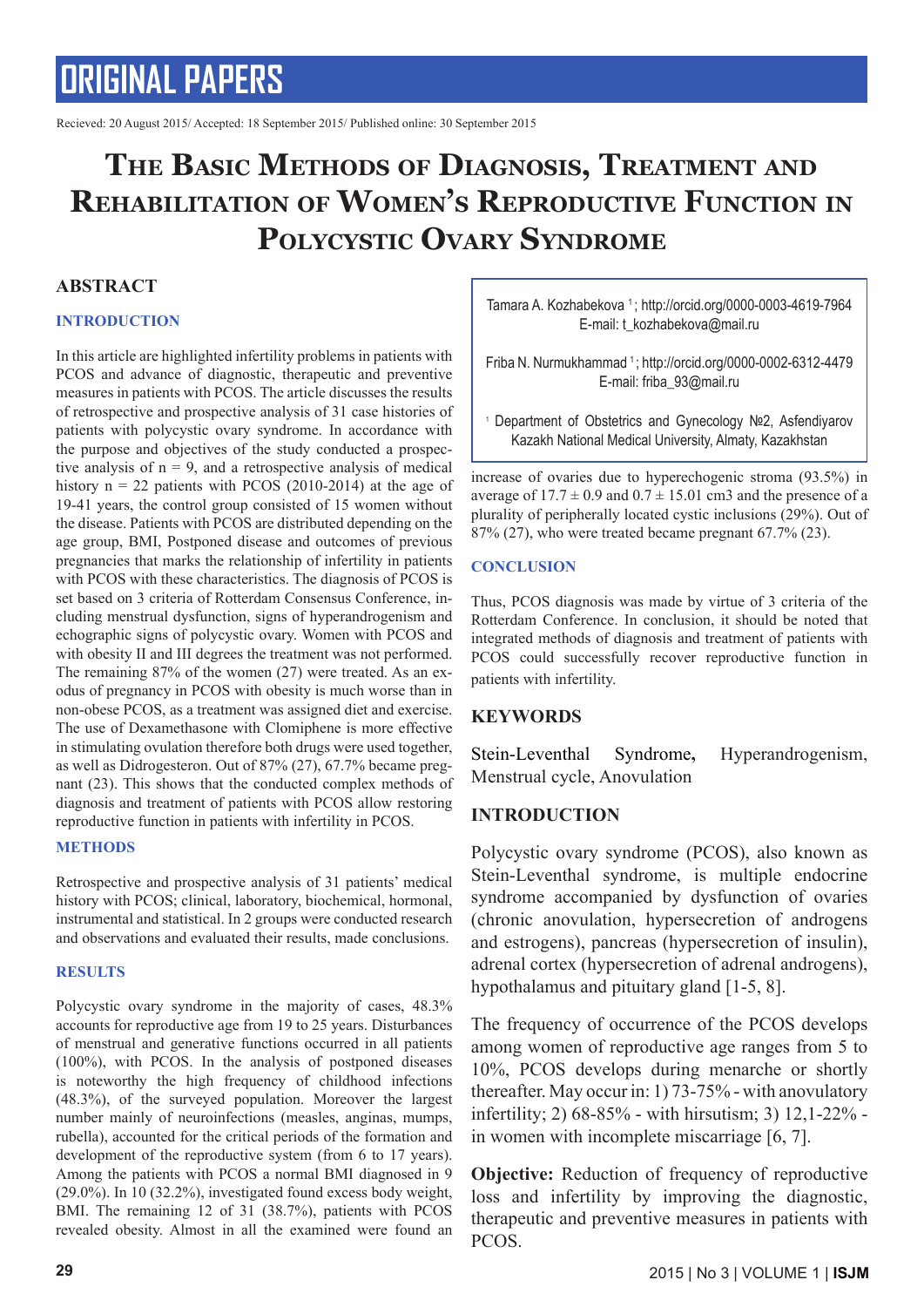**Research problems:** 1) Define the specific gravity and clinical symptoms in patients with PCOS, taking into account the state of reproductive function. 2) The diagnostic symptoms of patients with PCOS. 3) Substantiate the efficiency of medical actions on restoration of reproductive function in patients with PCOS.

### **METHODS**

The total number of women with PCOS  $n = 31$ . In accordance with the objective and research problems was conducted a prospective analysis of  $n = 9$ , and a retrospective analysis of medical history of  $n = 22$ patients with PCOS (2010-2014), aged between 19 - 41 years (average age  $28.3 \pm 0.5$  years), observed in an outpatient basis in the City Polyclinic №19, female consultation or hospitalised in the gynaecology department of emergency care hospital for the period from 2013-2014. The control group consisted of 15 women with intact generative function, kept menstrual rhythm, without a weighed down family history and health status, that is not different from population norms. The average age of women in the control group was  $26.6 \pm 1.5$  years.

**Methods:** clinical, laboratory, biochemical, hormonal, instrumental and statistical. In 2 groups were conducted research and observations and evaluated their results, made conclusions [9-15].

PCOS diagnosis was determined by virtue of 3 criteria for the Rotterdam Consensus Conference on PCOS (2004): 1. Menstrual irregularities by type of oligoor amenorrhea, anovulation; 2. Hyperandrogenism clinical and / or hormonal (hirsutism, acne, increased in blood levels of LH, testosterone, increase the ratio of LH / FSH more than 2.5); 3. Echographic signs of polycystic ovaries (increase of ovaries due to hyperechogenic stroma, presence of atretic 2-8mm diameter follicles at the periphery of the ovary) [5, 16, 18].

Examination of women conducted by a specially developed questionnaire, that included information on education, social status, working and living conditions, character of labour activity, feeding habits, family history, postponed and the accompanying somatic and gynaecological diseases [17, 18].

Particular attention was paid to the course features of puberty, formation of the menstrual cycle, the character of menstrual disturbances and generative functions, duration of infertility, peculiarities of rehabilitation therapy and clinical symptoms of metabolic disorders. On clinical examination was carried out general and gynaecologic examination, palpation of the mammary glands, on the testimony - mammography, taken into account character and degree of an obesity, the presence of hypertension [6, 8, 10, 19].

Body Mass Index (BMI): All patients were assessed anthropometric parameters:: body mass index (BMI), which is calculated as the ratio of body weight (in kg) to body length (in metr²). 1) Normal for women of reproductive age will be considered BMI equal to 18.5 - 24.9 kg / metr² BMI. 2) Equal to 25-29.9 kg / metr² characterises an overweight. 3) 30 kg / metr² and more - the risk of developing obesity and metabolic disorders [18-20].

### **RESULTS**

The Figure 1 shows that PCOS in most cases 48.3% accounts for reproductive age from 19 to 25 years.

As it is seen from the Table 1 disturbances of menstrual and generative functions occurred in all patients (100%) with PCOS.

In the analysis of postponed diseases is noteworthy the high frequency of childhood infections (48.3%), of the surveyed population. Moreover the largest number mainly of neuroinfections (measles, anginas, mumps, rubella), accounted for the critical periods of the formation and development of the reproductive system (from 6 to 17 years).

Among the patients with PCOS a normal BMI diagnosed in 9 (29.0%). In 10 (32.2%), investigated found excess body weight, BMI. The remaining 12 of 31 (38.7%), patients with PCOS revealed obesity. According to the degree of obesity surveyed were divided as follows: With 1st degree was 25.8% (8), 2nd degree was 9.6% (3) and with 3rd degree obesity were 1 (3.2%) women with PCOS. According to the WHO classification (1996), patients with obesity of I-II degree have a moderate risk of metabolic complications, with III degree of obesity - a high risk of metabolic complications.

According to the literature in 40-70% of women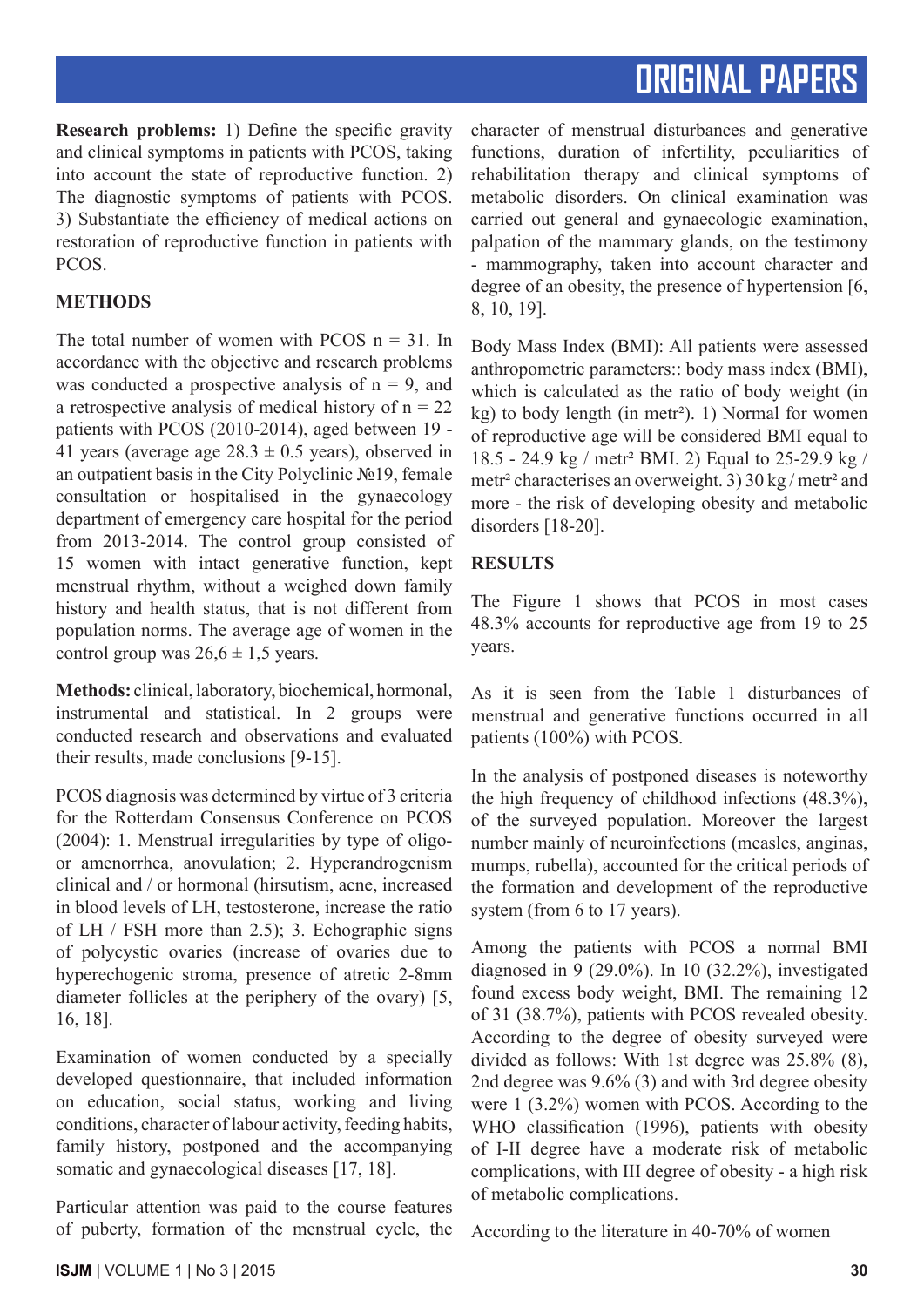

**№ The character of menstrual function Patients with PCOS n=31** Control group n=15 **Absolute number % Absolute**  Absolute  $\begin{array}{c} \circ \\ \circ \\ \circ \end{array}$  1 1 Timely menarche 15 48.3 14 93.3 2 Late menarche (over 14 years) 1 16 1 51.6 1 1 5.6 3 Menstrual irregularities 1 31 100 0 0 4 Oligomenorrhea 19 61.2 - 1 5 Amenorrhea 7 22.5 6 Acyclic uterine bleeding 1 3.2 7 Dysmenorrhea, premenstrual syndrome 14 a5.1 1 6.6

Fig. 1. Distribution of patients with PCOS and infertility by the age composition

Table 1. Features of the menstrual function in women with PCOS and infertility

with PCOS observed an excess body weight. Among women of the control group an excess body weight is not revealed and the average BMI was  $24.8 \pm 1.8$ kg  $/m2$ . In women with normal  $(29\%)$ , excess body weight (32.2%) and I degree of obesity (25.8%) blood glucose level within normal limits. The results of oral glucose test: Fasting  $(5.0 + 0.3)$ , after an hour  $(7.2 \pm 1.0)$ 0.6) After 2 hours  $(4.8 + 0.2)$ . In women with II and III obesity degree (12.8%) observed hyperglycaemia, hyperinsulinemia, insulin resistance and type 2 diabetes. Currently are consulted and be treated by an endocrinologist

Almost in all the examined were found an increase of ovaries due to hyperechogenic stroma (93.5%) in average of  $17.7 \pm 0.9$  and  $0.7 \pm 15.01$  cm3 and the presence of a plurality of peripherally located cystic i inclusions (29%).

### **DISCUSSION AND CONCLUSION**

Preparing for Pregnancy: Pregnancy outcomes in PCOS with obesity is much worse than in non-obese PCOS. With I degree obesity composed 25.8%, II degree 9.6% and III degree of obesity was 3.2%.

1. Preparation of pregnancy started with weight loss by means of diet and exercise. Physical activities lead to a decrease in insulin resistance, even without weight loss. It is necessary to dietary compliance. It is necessary to exclude from the diet fast carbohydrates (sugar, sweets, cakes, biscuits, jam, honey, sweet drinks, and very sweet fruits). At the same time, the total daily diet should contain at least 1,000 calories (protein, fat, slow ugdevody). Patients with obesity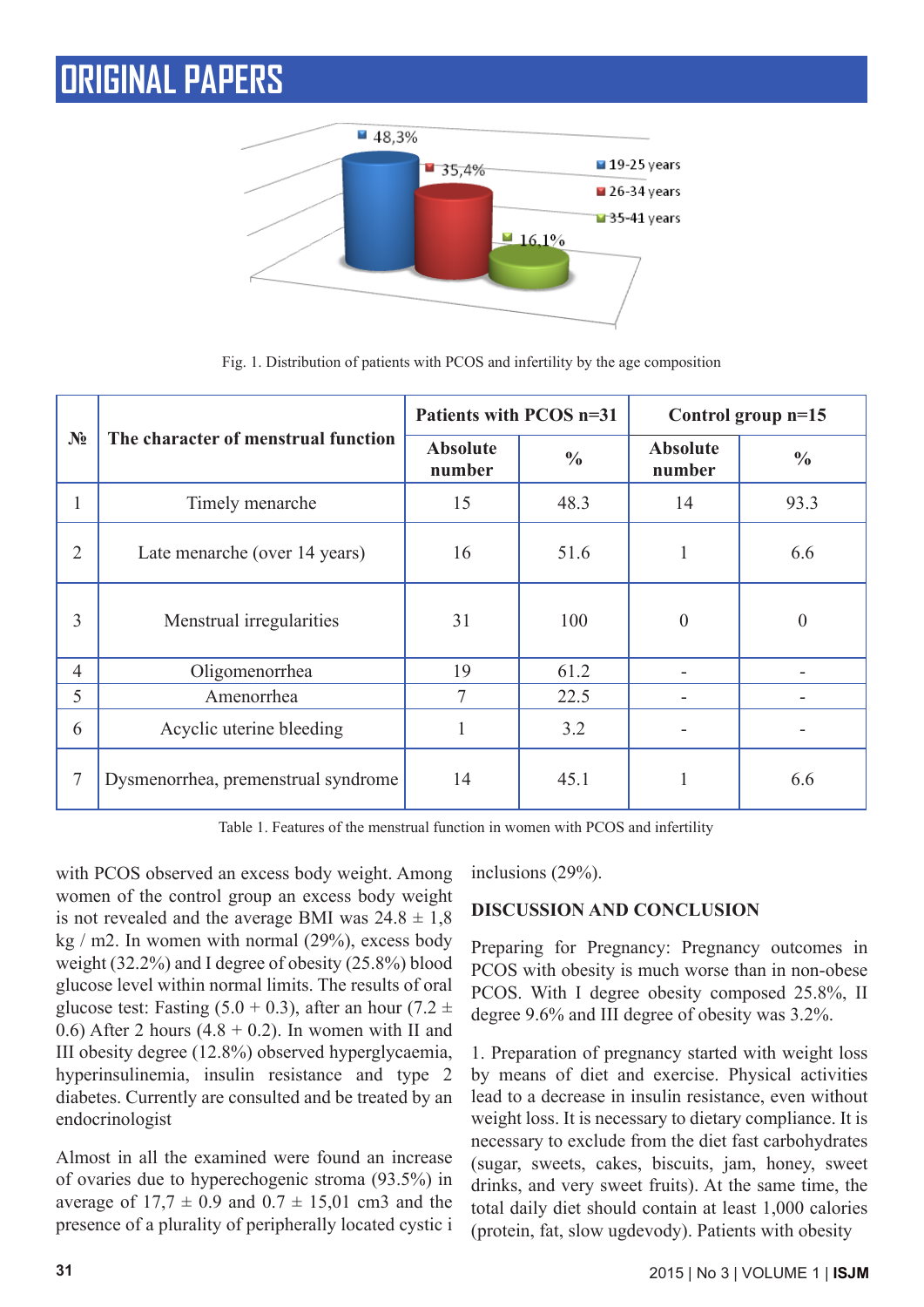





Digestive system diseases





Fig 4. The distribution of patients with PCOS according to the degree of obesity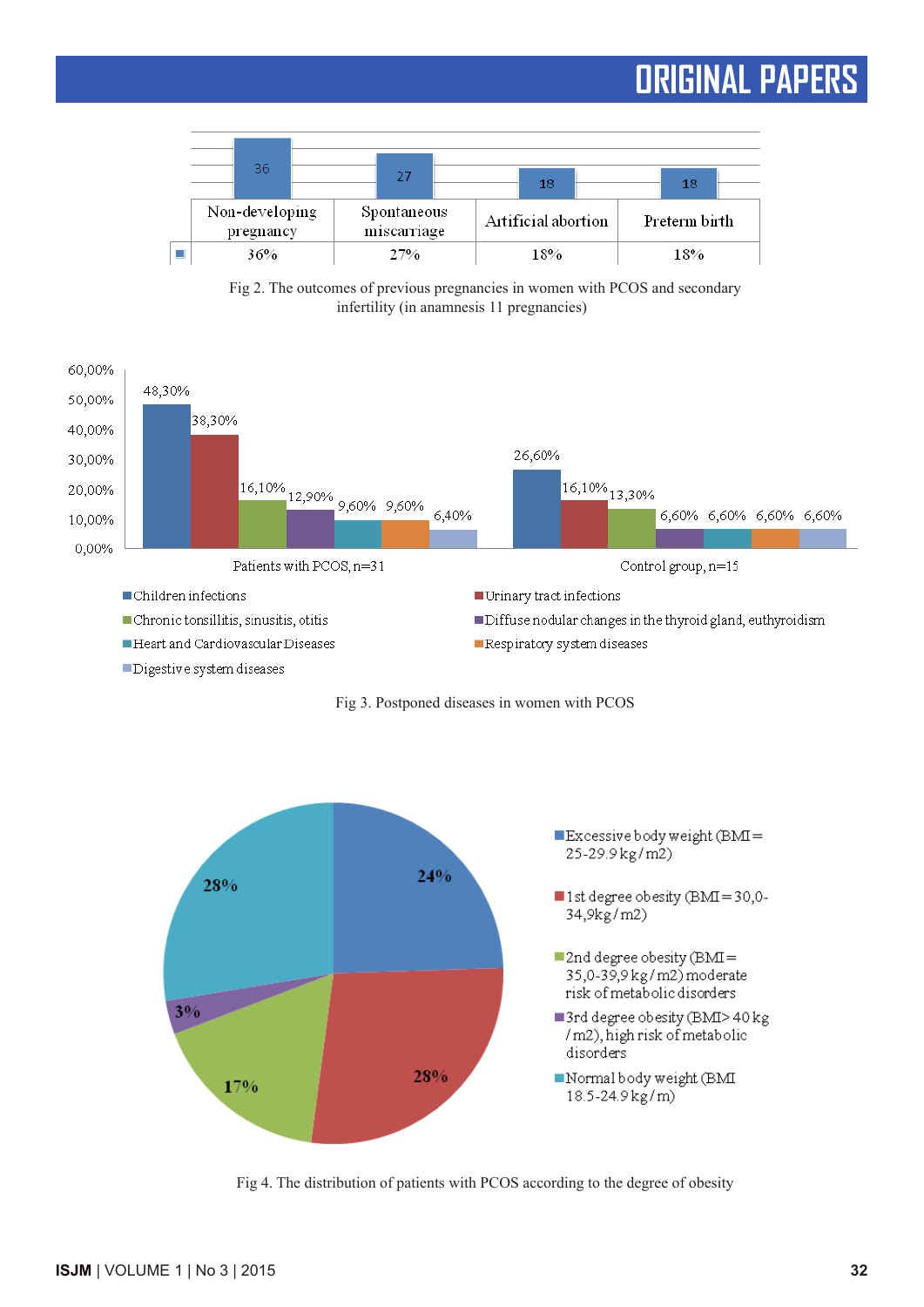

Fig 5. The results of hormonal studies



Fig 6. Ultrasound - Polycystic ovaries

2. Recommended aerobic exercise 2 - 3 times a week, at least 45 minutes.

3. Dydrogesterone from the 16th to 25th day of the cycle, 10 mg 2 times per day for three months.

4. According to the authors Raisova and Sidelnikov, the use ofdexamethasone with clomiphene more effective in stimulating ovulation than clomiphene at a single appointment, therefore was assigned Dexamethasone 0.125 mg for 2 weeks under the supervision of DHEA in the blood, 17-ketosteroids

5. The next step of preparation for pregnancy was an ovulation stimulation with clomiphene at 50 mg 1 time per day from the 5th to 9th day cycle.

The high efficiency of modern hormonal agents leads to the restoration of reproductive function and pregnancy in female patients with hyperandrogenism. However, no less important step is the preservation of pregnancy with the birth of a viable and healthy baby. Women with PCOS and with obesity II and

III degrees the treatment was not performed. The remaining 87% of the women (27) were treated.

Thus, PCOS diagnosis was made by virtue of 3 criteria of the Rotterdam Conference. In conclusion, it should be noted that integrated methods of diagnosis and treatment of patients with PCOS could successfully recover reproductive function in patients with infertility.

### **REFERENCES**

1. Manukhin IB, Tumilovich LG, Govorkyan LG. Clinical lectures by endocrinological gynecology. M.  $MIA$  2001: 245-247

2. Raisova AT. Neuroendocrine syndromes in gynecology. Almaty, 2008.

3. Sidelnikov VM. Preparation and management of pregnancy in women with recurrent pregnancy loss. 2011: 9-76.